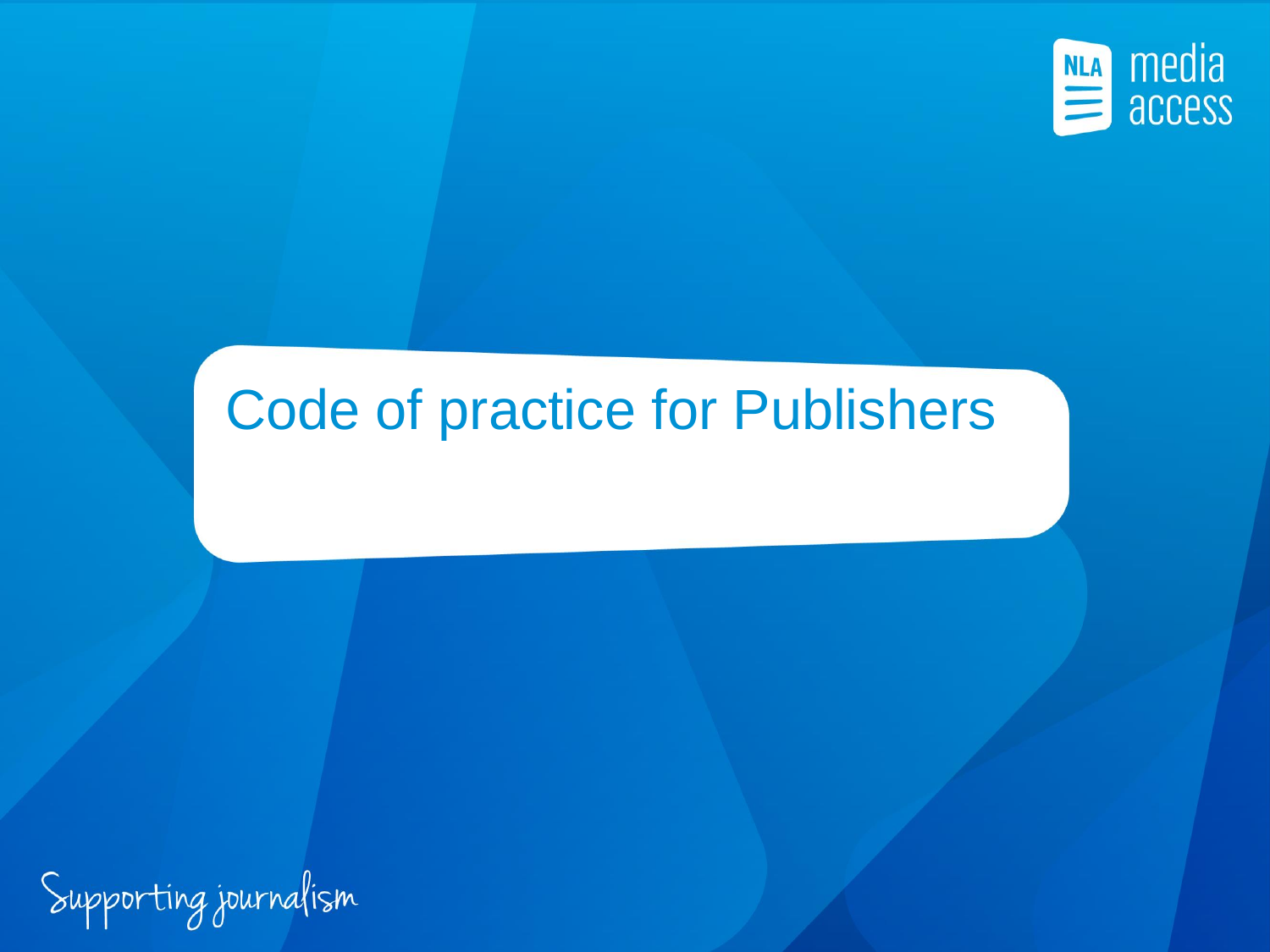# **Ownership, governance and representation**  $\sum_{\text{ACLPSS}}$

NLA media access was founded in 1996 and is owned by 8 national newspaper publishing companies: Associated Newspapers, Express newspapers, The Financial Times Ltd, Guardian news and Media Ltd, Mirror Group Newspapers Ltd, News International Ltd, Telegraph Media Group Ltd, Independent Print Ltd.

The company operates as a collecting society offering collective licensing to media monitoring agencies and client organisations that wish to monitor publications. In addition, it operates the eClips database which offers a professional service to media monitoring agencies by providing a digital feed of print and web-edition content to the media monitoring agencies which enables them to provide a timely and high-quality monitoring service to their clients.

#### The board of the company comprises

Non Executive Chairman – Tim Brooks 8 shareholder directors – See [Governance](http://www.nlamediaaccess.com/default.aspx?tabid=202) [page](http://www.nlamediaaccess.com/default.aspx?tabid=202) on NLA website Regional Director representing regional publishers for the Newspaper Society – Brian McCarthy (Archant) PLS/PPA Director, representing the interests of magazine-sector publishers – Owen Meredith (PPA) Special Contributors Director representing the interests of freelance contributors – Brian McArthur Managing Director – Henry Jones

### Licensing of Content

NLA represents the repertoire of 42 regional newspaper publishers and in 2013 extended its business to include magazines, and as at March 2016 203 magazine publishers will have granted rights to NLA.

Publishers represented by the NLA provide a mandate which gives the NLA a non-exclusive licence to offer media monitoring licences for print and web content to media monitoring agencies, public relations consultancies and end-user clients in the commercial, educational, charity and public sectors.

Supporting journalism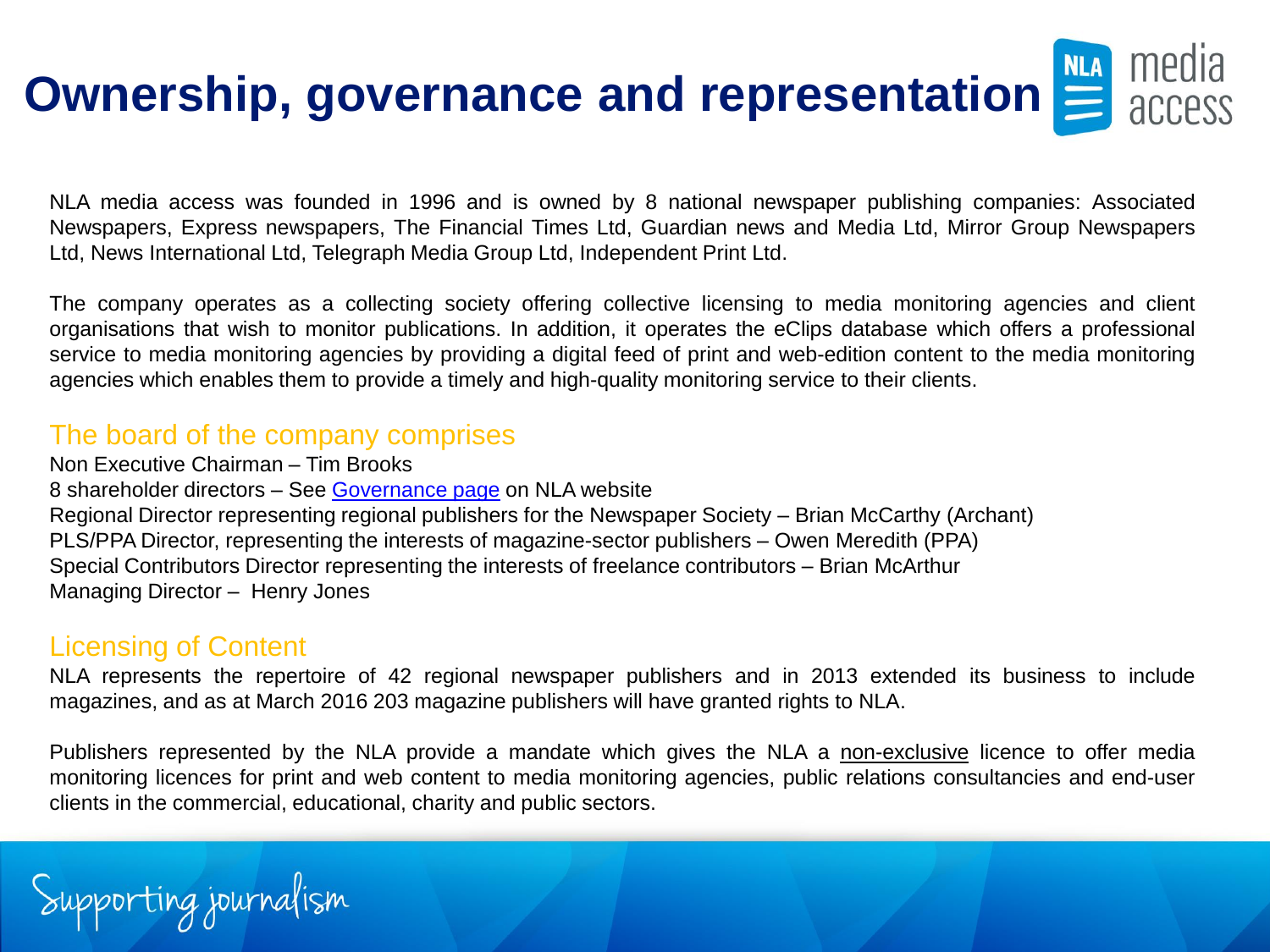### **Revenue distribution, transparency, reporting**

### **Royalties**



Publishers receive monthly payment of licensing royalties. Over 80% of licensing and database revenues earned by NLA are distributed to publishers. In 2015 this amounted to £34m – equivalent to the employment costs of 1,300 journalists.

### Distribution Policy

Distribution to publishers is driven by a model reflecting actual copying returns provided monthly by media monitoring agencies and annual client surveys. Where publishers do not own the rights to newspaper and web content copied by licensees, the Special Contributors Survey measures the percentage of revenue to be distributed to freelance contributors.

An annual report is distributed to rights-holders and published on our website to accompany the statutory accounts deposited at Companies House.

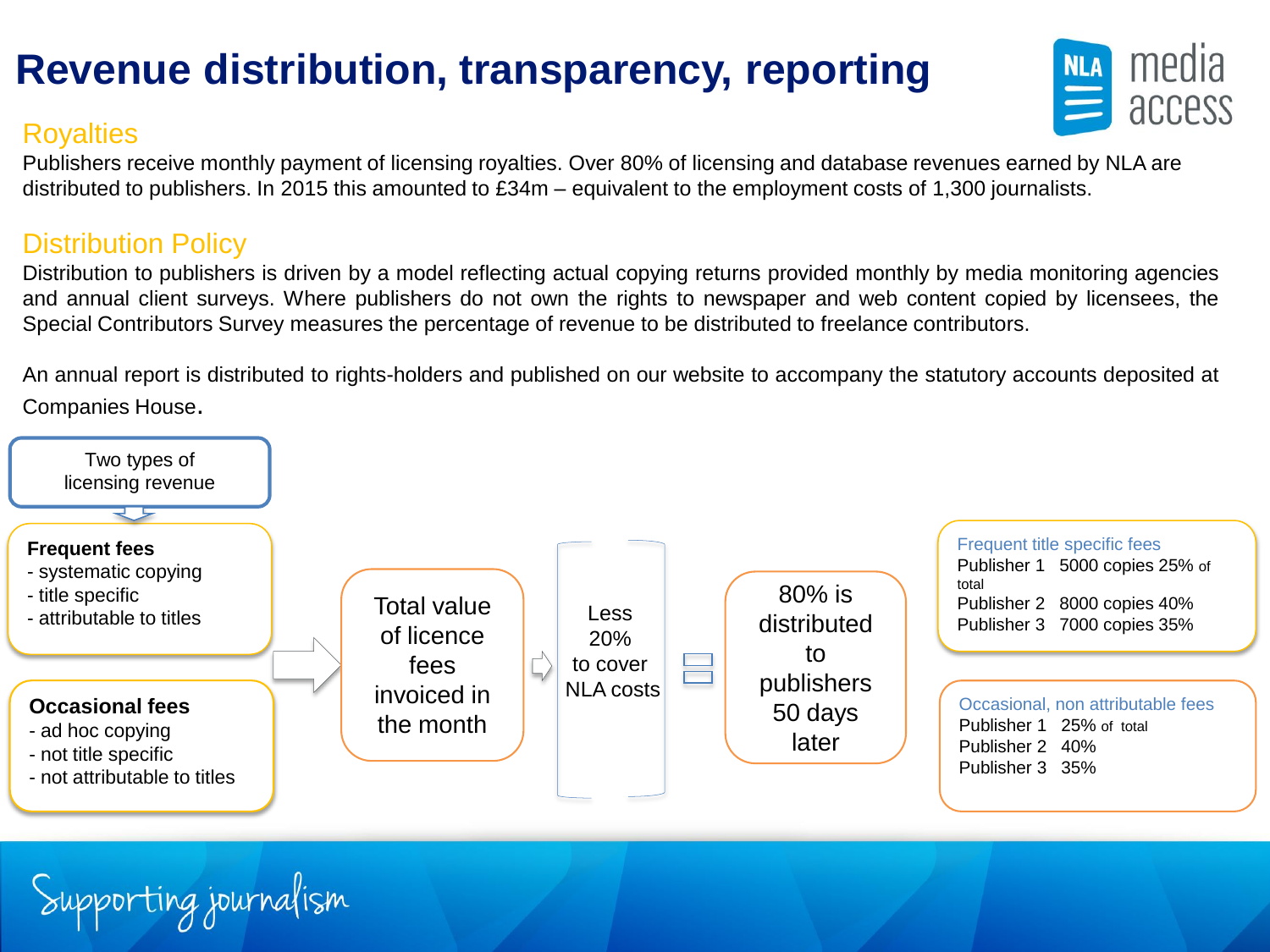## Complaints Procedure



NLA is committed to provide a professional service to its publishers, including compliance with the provisions of the ['Collective](http://www.legislation.gov.uk/uksi/2016/221/contents/made) [Management](http://www.legislation.gov.uk/uksi/2016/221/contents/made) [of](http://www.legislation.gov.uk/uksi/2016/221/contents/made) [Copyright](http://www.legislation.gov.uk/uksi/2016/221/contents/made) [\(EU](http://www.legislation.gov.uk/uksi/2016/221/contents/made) [Directive\)](http://www.legislation.gov.uk/uksi/2016/221/contents/made) [Regulations](http://www.legislation.gov.uk/uksi/2016/221/contents/made) [2016'](http://www.legislation.gov.uk/uksi/2016/221/contents/made). However, in the event that you are not satisfied with any aspects of our service please follow our complaints procedure as follows:

• Write or email the details of your complaint to NLA's Publisher Relations Manager: [publisherservices@nla.co.uk](mailto:publisherservices@nla.co.uk)

16-18 New Bridge Street London, EC4V 6AG

- Your complaint will be investigated and a written response provided within 10 working days of receipt
- If you are dissatisfied with the response you should then refer to NLA's Managing Director at the above address
- NLA's Managing Director will confirm or vary the earlier response or advise you of any further actions being taken regarding your complaint
- If, following completion of NLA's investigations, you remain dissatisfied you have the right to refer the complaint to the free independent [Ombudsman service](https://www.ombudsman-services.org/) appointed to review complaints:

Ombudsman Services The Brew House Wilderspool Park Greenall's Avenue Warrington, WA4 6HL Tel: 0330 440 1601

Supporting journalism